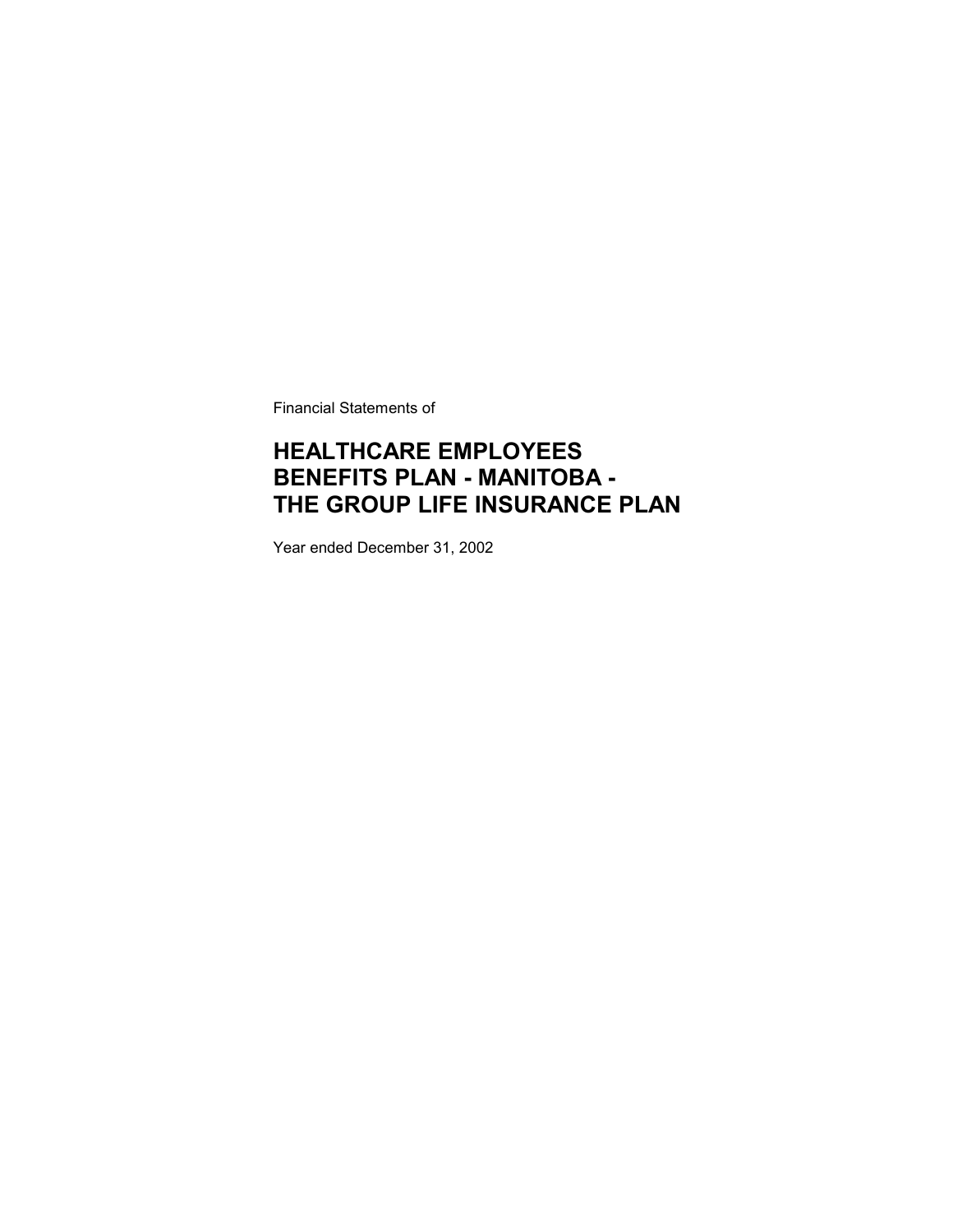

KPMG LLP Chartered Accountants Suite 2000 – One Lombard Place Telephone (204) 957-1770 Winnipeg MB R3B 0X3 Telefax (204) 957-0808 Canada www.kpmg.ca

### **AUDITORS' REPORT**

To the Board of Trustees of Healthcare Employees Benefits Plan – Manitoba – The Group Life Insurance Plan

We have audited the statement of net assets of Healthcare Employees Benefits Plan - Manitoba - The Group Life Insurance Plan as at December 31, 2002 and the statement of changes in net assets for the year then ended. These financial statements are the responsibility of the Plan's management. Our responsibility is to express an opinion on these financial statements based on our audit.

We conducted our audit in accordance with Canadian generally accepted auditing standards. Those standards require that we plan and perform an audit to obtain reasonable assurance whether the financial statements are free of material misstatement. An audit includes examining, on a test basis, evidence supporting the amounts and disclosures in the financial statements. An audit also includes assessing the accounting principles used and significant estimates made by management, as well as evaluating the overall financial statement presentation.

In our opinion, these financial statements present fairly, in all material respects, the net assets of the Plan as at December 31, 2002 and the changes in net assets and its cash flows for the year then ended in accordance with Canadian generally accepted accounting principles.

Signed "**KPMG LLP**"

Chartered Accountants

Winnipeg, Canada May 16, 2003

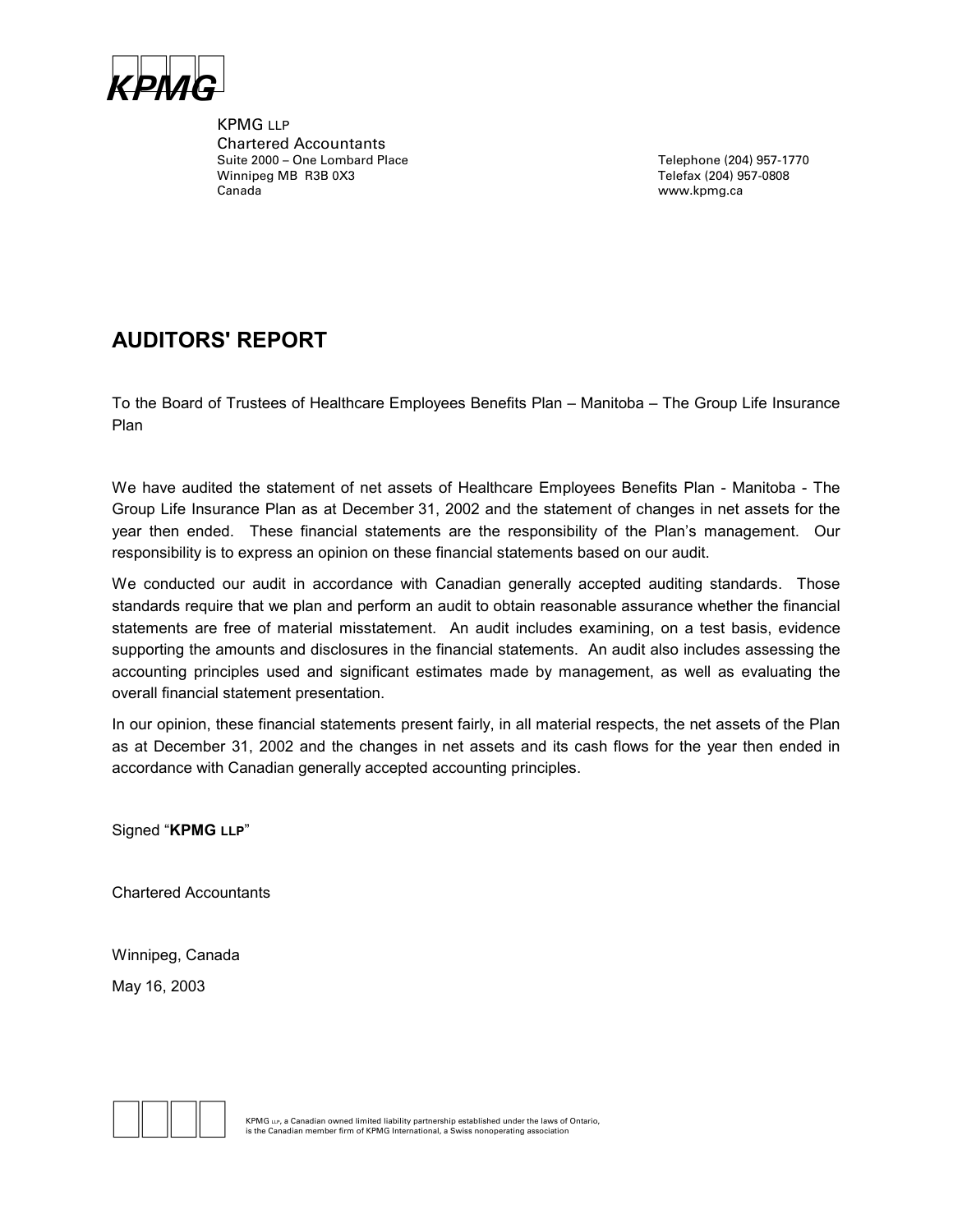Statement of Net Assets

December 31, 2002, with comparative figures for 2001

|                                                                                       | Active                               | Paid-up                           | 2002<br>Total                        |              | 2001<br>Total                         |
|---------------------------------------------------------------------------------------|--------------------------------------|-----------------------------------|--------------------------------------|--------------|---------------------------------------|
| <b>Assets</b>                                                                         |                                      |                                   |                                      |              |                                       |
| Cash and short-term deposits                                                          | \$<br>579,293                        | \$<br>184,878 \$                  | 764,171                              | S.           | 782,340                               |
| Premiums receivable                                                                   | 549,564                              |                                   | 549,564                              |              | 599,330                               |
| Investments, at market value:<br><b>Stocks</b><br><b>Bonds</b>                        | 7,765,009<br>7,236,237               | 3,774,567<br>3,558,120            | 11,539,576<br>10,794,357             |              | 13,500,161<br>10,449,095              |
| Prepaid expenses                                                                      | 9,017                                |                                   | 9,017                                |              | 4,432                                 |
| Due to/from plans                                                                     | 115,398                              | (115, 398)                        |                                      |              |                                       |
| Due from The Great-West Life<br><b>Assurance Company</b>                              | 1,102,722                            |                                   | 1,102,722                            |              | 395,212                               |
|                                                                                       | \$<br>17,357,240                     | \$<br>7,402,167                   | \$24,759,407                         | $\mathbb{S}$ | 25,730,570                            |
| <b>Liabilities and Net Assets</b>                                                     |                                      |                                   |                                      |              |                                       |
| Premiums payable and accrued liabilities \$                                           | 1,164,053                            | \$<br>$22,168$ \$                 | 1,186,221                            | S            | 1,053,977                             |
| Due to Healthcare Employees Pension<br>Plan - Manitoba (note 7)                       | 37,882                               |                                   | 37,882                               |              | 167,604                               |
| Reserves for:<br>Future paid-up insurance (note 4)<br>Disability life waiver (note 4) | 3,400,000                            | 5,338,229                         | 5,338,229<br>3,400,000               |              | 5,338,229<br>3,000,000                |
|                                                                                       | 4,601,935                            | 5,360,397                         | 9,962,332                            |              | 9,559,810                             |
| Net assets (note 3):<br>Internally restricted<br>Unrestricted                         | 4,800,000<br>7,955,305<br>12,755,305 | 800,000<br>1,241,770<br>2,041,770 | 5,600,000<br>9,197,075<br>14,797,075 |              | 5,400,000<br>10,770,760<br>16,170,760 |
|                                                                                       | \$<br>17,357,240                     | \$<br>7,402,167                   | \$<br>24,759,407                     | \$           | 25,730,570                            |

See accompanying notes to financial statements.

 $\bigcap$   $\bigcap$  $\mathcal{H}_\text{ustee}$  $\cdot$  Trustee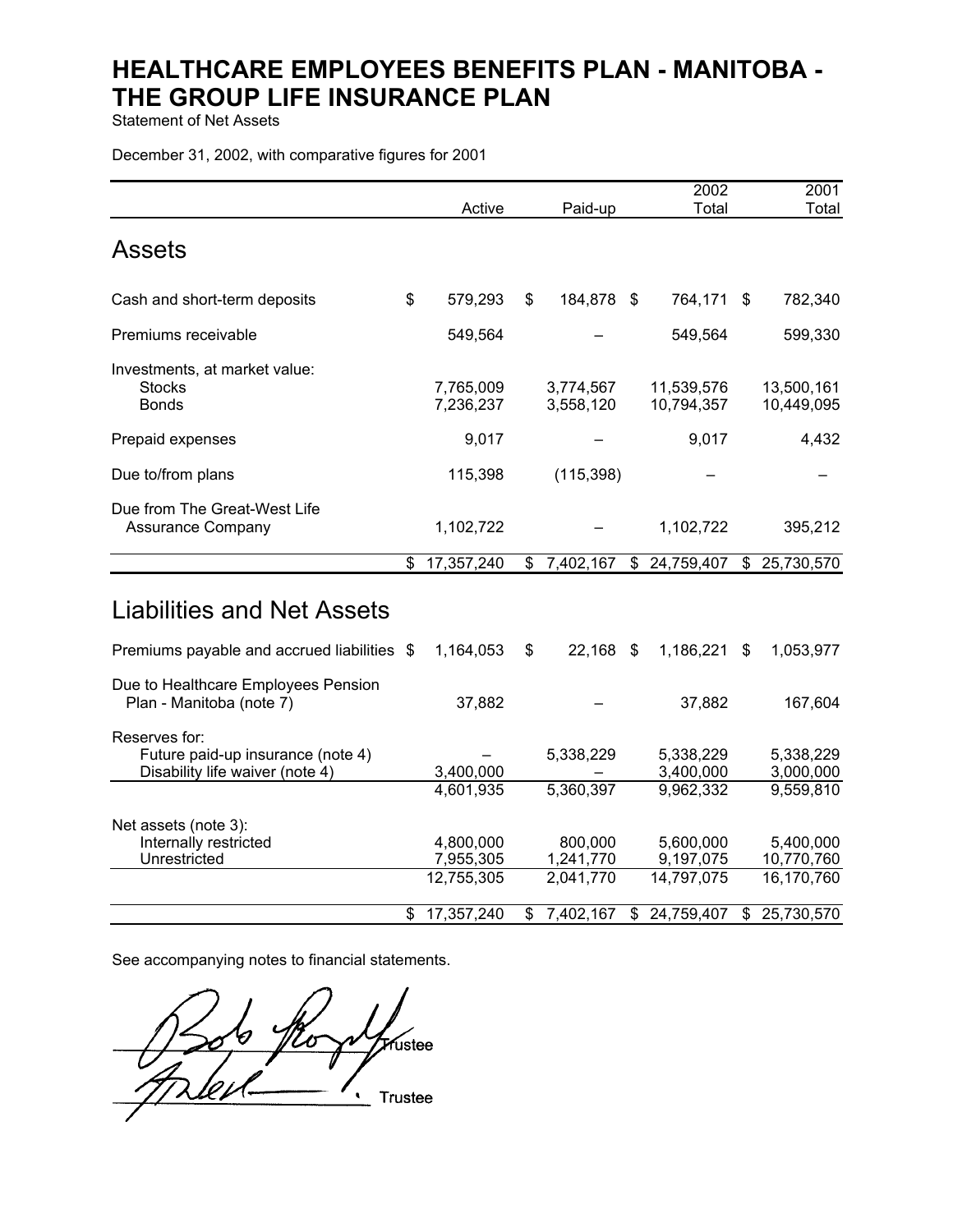Statement of Changes in Net Assets

Year ended December 31, 2002, with comparative figures for 2001

|                                                                    |            |                 | 2002                  | 2001        |
|--------------------------------------------------------------------|------------|-----------------|-----------------------|-------------|
|                                                                    | Active     | Paid-up         | Total                 | Total       |
| Increase in net assets:                                            |            |                 |                       |             |
| \$<br>Premiums                                                     | 6,133,220  | \$              | 6,133,220<br>\$<br>\$ | 5,730,095   |
| Investment income                                                  |            |                 |                       | 1,539,150   |
|                                                                    | 6,133,220  |                 | 6,133,220             | 7,269,245   |
|                                                                    |            |                 |                       |             |
| Decrease in net assets:                                            |            |                 |                       |             |
| Claims incurred                                                    | 5,090,166  | 111,103         | 5,201,269             | 5,913,803   |
| Administrative - HEBP (note 7)                                     | 262,023    | 13,795          | 275,818               | 252,387     |
| Administrative and interest -                                      |            |                 |                       |             |
| Great-West Life                                                    | 264,667    | 2,819           | 267,486               | 358,790     |
| Stop loss premiums                                                 | 146,645    |                 | 146,645               | 137,129     |
| Investment loss                                                    | 763,186    | 395,891         | 1,159,077             |             |
| Investment manager fees                                            | 37,928     | 18,681          | 56,609                | 57,273      |
|                                                                    | 6,564,615  | 542,289         | 7,106,904             | 6,719,382   |
| Net increase (decrease) in assets prior to                         |            |                 |                       |             |
| appropriations to (from) reserves                                  | (431, 395) | (542, 289)      | (973, 684)            | 549,863     |
| Appropriations from (to) reserves for:                             |            |                 |                       |             |
| Future paid-up insurance                                           |            |                 |                       | (723, 199)  |
| Disability life waiver                                             | (400,000)  |                 | (400,000)             | 7,200,000   |
|                                                                    | (400,000)  |                 | (400,000)             | 6,476,801   |
| Net increase (decrease) in assets after                            |            |                 |                       |             |
| appropriations to (from) reserves                                  | (831, 395) | (542, 289)      | (1,373,684)           | 7,026,664   |
| Net assets - unrestricted, beginning of year                       | 8,986,700  | 1,784,059       | 10,770,759            | 6,444,095   |
| Transfer to internally restricted (note 3)                         | (200,000)  |                 | (200,000)             | (2,700,000) |
| $\overline{\mathcal{S}}$<br>Net assets - unrestricted, end of year | 7,955,305  | 1,241,770<br>\$ | 9,197,075<br>\$<br>\$ | 10,770,759  |

See accompanying notes to financial statements.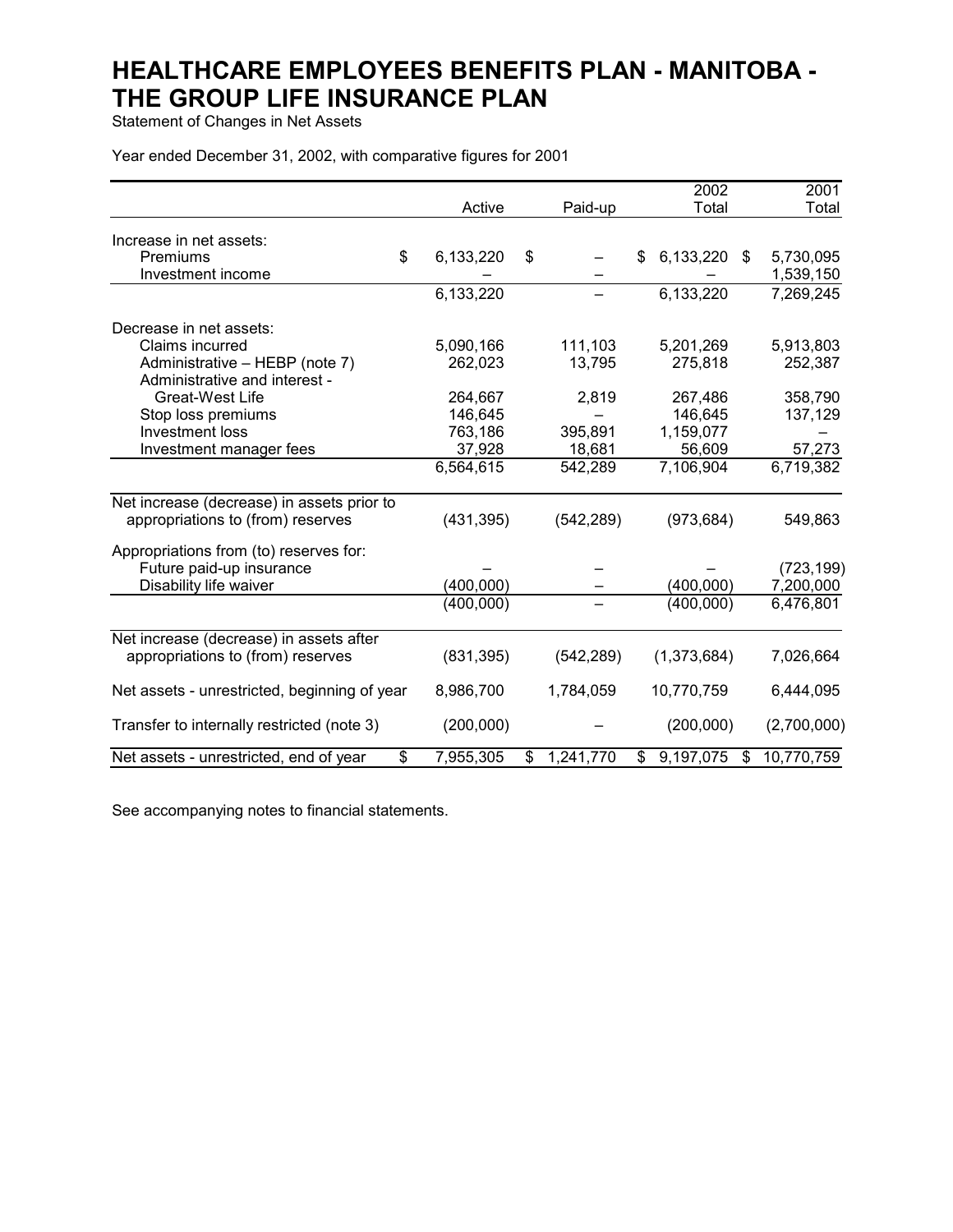Notes to Financial Statements

Year ended December 31, 2002

#### **1. General:**

The Healthcare Employees Benefits Plan - Manitoba ("HEBP") is a jointly trusteed, not-for-profit organization which includes the group life insurance plan (the "Plan").

The group life insurance plan for healthcare employees in Manitoba is registered as a health and welfare trust under the *Income Tax Act.*

The group life insurance plan is a not-for-profit plan which provides basic, dependent and family life insurance and accidental death and dismemberment benefits to participating employees. The group life insurance plan is comprised of two plans: the Active Plan and the Paid-up Plan (the "Plans"). The Active Plan began January 1, 1983 and serves those employees who joined subsequent to that date. The Paid-up Plan is for a closed group of employees who were part of the plan prior to January 1, 1983. Claims administration for these plans is provided by Great-West Life Assurance Company.

#### **2. Significant accounting policies:**

(a) Basis of preparation:

These financial statements have been prepared in accordance with Canadian generally accepted accounting principles.

(b) Investments:

Investments are recorded at market value.

(c) Investment income:

Investment income includes interest and dividend income as well as realized and unrealized gains and losses on investments during the year.

(d) Measurement uncertainty:

The preparation of financial statements in accordance with generally accepted accounting principles requires management to make estimates and assumptions that affect the reported amounts of certain assets, liabilities and reserves at the date of the financial statements and the reported amounts of certain increases and decreases in net assets, and appropriations from (to) reserves during the year. Actual results could differ from those estimates.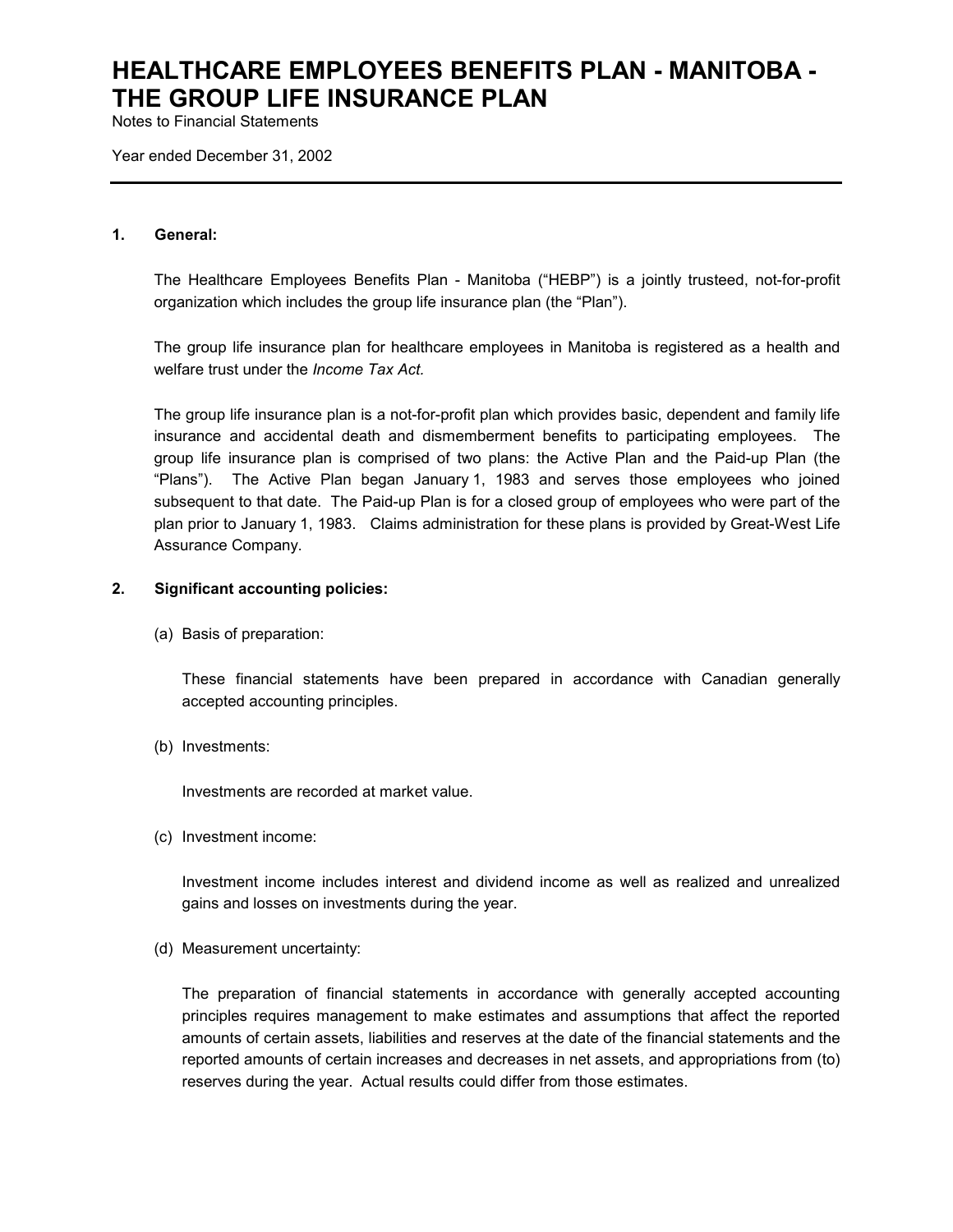Notes to Financial Statements (continued)

Year ended December 31, 2002

#### **3. Net assets:**

The unrestricted net assets represents the excess of premiums over claims and expenses since the inception of the Plan. All of the employee benefits provided by the insurance underwriter under this policy are full experience rated. Full experience rating means that the insurance underwriter returns to the Plan any excess premiums over incurred claims plus expenses. Any deficiency which may occur would be offset against existing or future surplus.

Net assets - internally restricted represents amounts restricted by the Board of Trustees for contribution stabilization and investment fluctuations.

#### **4. Reserves:**

(a) Future paid-up insurance:

The computation of the reserve for future paid-up insurance obligations is performed at least every three years by an independent actuary. The most recent actuarial valuation indicated that at December 31, 2001 the assets of the Paid-up Plan exceeded the actuarially computed liability for future obligations by \$2,588,236.

(b) Disability life waiver:

The Board of Trustees has approved a reserve for disability life waiver of \$3,400,000 based on the value of the waived premiums at December 31, 2002, discounted at 6.5%, a 10% allowance for fluctuations in waived premiums and an allowance for investment return fluctuations.

#### **5. Assets earning investment income:**

|                                                                               | Active<br>Plan                         | Paid-up<br>Plan                         |    | Total                               |
|-------------------------------------------------------------------------------|----------------------------------------|-----------------------------------------|----|-------------------------------------|
| Cash and short-term deposits<br>Stocks (market value)<br>Bonds (market value) | 579.293<br>S<br>7,765,009<br>7,236,237 | 184.878<br>\$<br>3,774,567<br>3,558,120 | S  | 764.171<br>11,539,576<br>10,794,357 |
|                                                                               | \$15,580,539                           | 7.517.565<br>SS                         | \$ | 23,098,104                          |

The investments of the Plan are in Pooled Funds which yielded rates of return as follows: Active Plan - 5.2%, Paid-up Plan - 5.1%.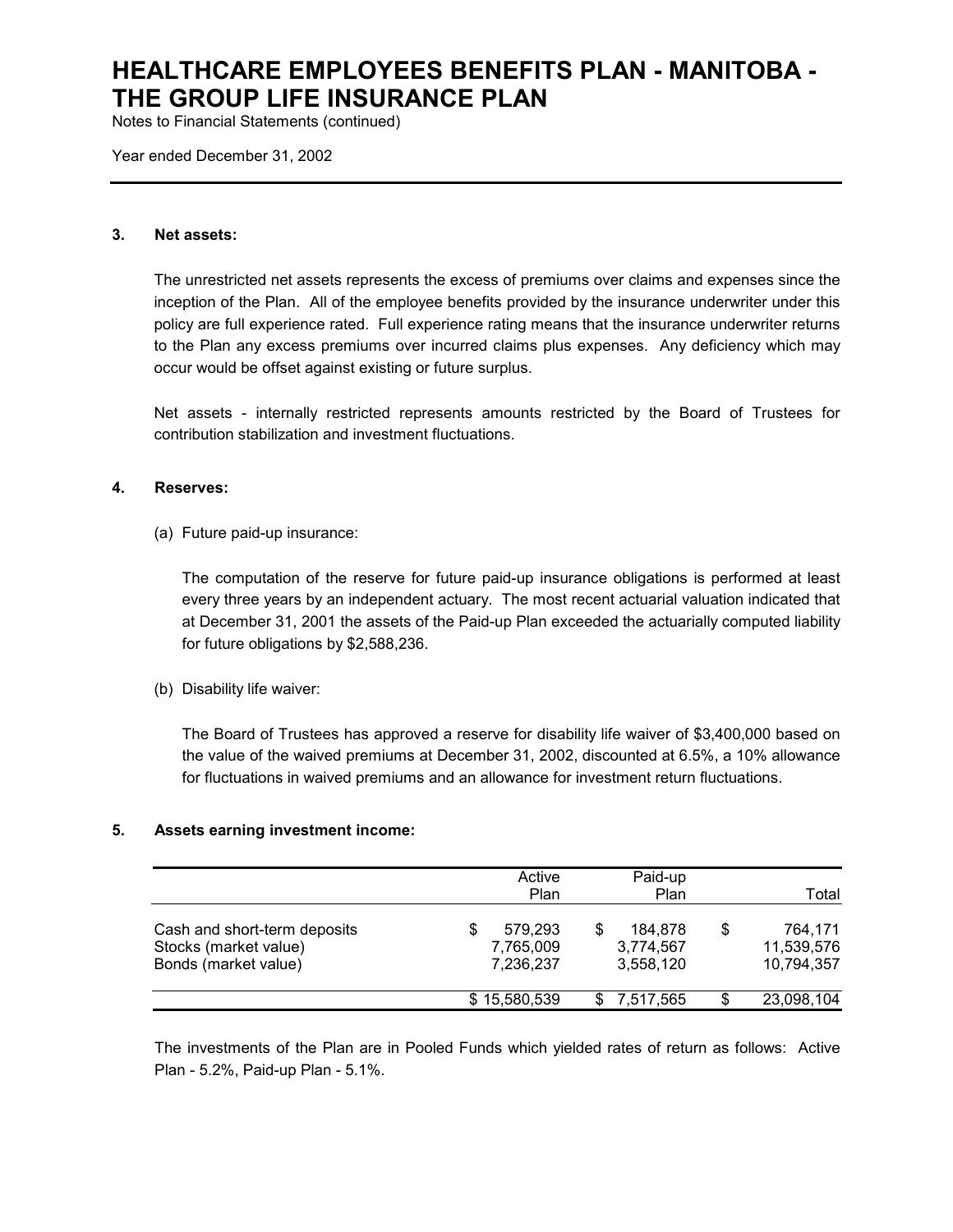Notes to Financial Statements (continued)

Year ended December 31, 2002

#### **6. Underlying risks:**

(a) Interest rate risk:

Interest rate risk refers to the adverse consequences of interest rate changes on the Plan's cash flows, financial position, and income. The risk arises from differences in the timing and amount of cash flows related to the Plan's assets and liabilities. The value of the Plan's assets is affected by short-term changes in nominal interest rates and equity markets. The Group Life Plan's investment in bonds is through a Pooled Bond Investment Fund.

#### (b) Credit risk:

Credit risk arises from the potential for an investee to fail or to default on its contractual obligations to the Plan. The Group Life Plan manages credit risk by a diversified credit policy of investing in bonds through a Pooled Bond Investment Fund.

(c) Foreign currency risk:

Foreign currency exposure arises from the Group Life Plan's holding of foreign equities. The Plan's net foreign currency exposure was as follows:

|                      | 2002                        |                              | 2001                        |                              |
|----------------------|-----------------------------|------------------------------|-----------------------------|------------------------------|
| Country              | Active plan<br>market value | Paid-up plan<br>market value | Active plan<br>market value | Paid-up plan<br>market value |
| <b>United States</b> | \$3,058,912                 | 1.459.641                    | \$3,783,235                 | 1,857,022                    |

(d) Claims and premiums risk:

The nature of the unpaid claims is such that the establishment of reserves is based on known facts and interpretation of circumstances, on a case by case basis, and is therefore a complex and dynamic process influenced by a variety of factors.

Consequently, the establishment of reserves and premium rates relies on the judgment and opinions of a number of professionals, on historical precedent and trends, on prevailing legal, economic, social and regulatory trends and on expectations as to future developments. The process of determining premium rates and reserves necessarily involves risks that the actual results will deviate, perhaps substantially, from the best estimates made.